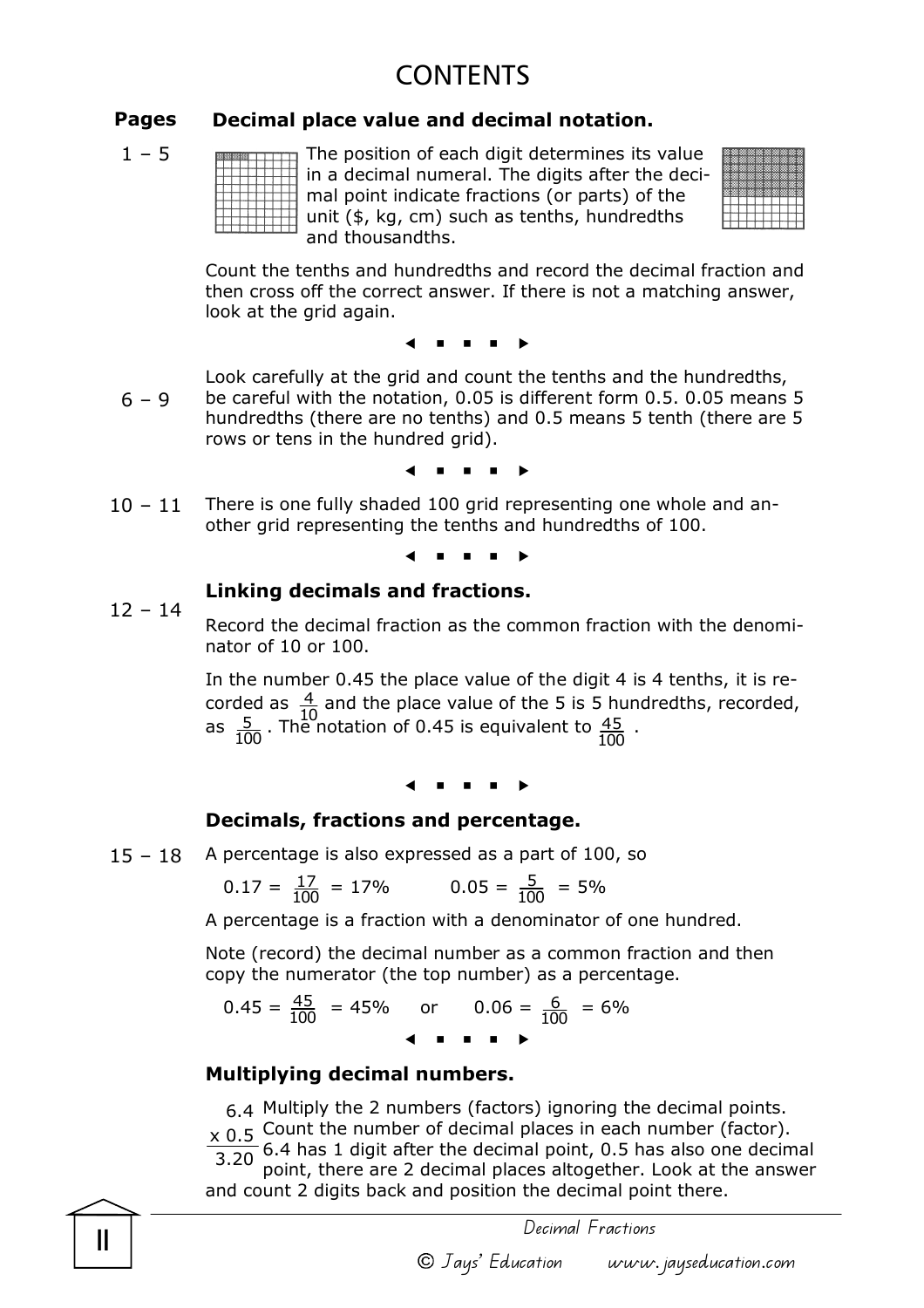### Pages

23

- $19 22$ Example:
	- A whole number is multiplied by a one digit decimal  $\times$  0.2 number. 43 12.6

#### $\leftarrow$   $\leftarrow$   $\leftarrow$   $\leftarrow$   $\leftarrow$   $\leftarrow$   $\leftarrow$   $\leftarrow$   $\leftarrow$   $\leftarrow$   $\leftarrow$   $\leftarrow$   $\leftarrow$   $\leftarrow$   $\leftarrow$   $\leftarrow$   $\leftarrow$   $\leftarrow$   $\leftarrow$   $\leftarrow$   $\leftarrow$   $\leftarrow$   $\leftarrow$   $\leftarrow$   $\leftarrow$   $\leftarrow$   $\leftarrow$   $\leftarrow$   $\leftarrow$   $\leftarrow$   $\leftarrow$   $\leftarrow$   $\leftarrow$   $\leftarrow$   $\leftarrow$   $\leftarrow$   $\leftarrow$

- Both fractions are decimal numbers. When we count the decimal 0.6 places (the number of digits after the decimal point) we<br>0.6 know that the product will have 2 digits after the decimal know that the product will have 2 digits after the decimal  $\times$  0.5 point, so the point will be in front of .30. As the number  $0.30$  is .30, we put a 0 in front of the decimal point. The answer is 0.30.
- $\overline{a}$  and  $\overline{a}$  and  $\overline{a}$  and  $\overline{a}$  and  $\overline{a}$  and  $\overline{a}$  and  $\overline{a}$  and  $\overline{a}$  and  $\overline{a}$  and  $\overline{a}$  and  $\overline{a}$  and  $\overline{a}$  and  $\overline{a}$  and  $\overline{a}$  and  $\overline{a}$  and  $\overline{a}$  and  $\overline{a}$  and
- The first factor is a decimal, the second factor is a whole number, the point will be 2 digits from the back. 8.25 x 2 16.50

. . .

25

24

52 The first factor is a whole number. The second factor is  $\times$  0.03 a decimal with 2 decimal places. The answer will have 2 1.56 decimal places.

#### $\leftarrow$   $\leftarrow$   $\leftarrow$   $\leftarrow$   $\leftarrow$   $\leftarrow$   $\leftarrow$   $\leftarrow$   $\leftarrow$   $\leftarrow$   $\leftarrow$   $\leftarrow$   $\leftarrow$   $\leftarrow$   $\leftarrow$   $\leftarrow$   $\leftarrow$   $\leftarrow$   $\leftarrow$   $\leftarrow$   $\leftarrow$   $\leftarrow$   $\leftarrow$   $\leftarrow$   $\leftarrow$   $\leftarrow$   $\leftarrow$   $\leftarrow$   $\leftarrow$   $\leftarrow$   $\leftarrow$   $\leftarrow$   $\leftarrow$   $\leftarrow$   $\leftarrow$   $\leftarrow$   $\leftarrow$

42.5

26 x 0.03 Both factors are decimals, the first factor has 1 decimal place, 1.278 the second factor has 2 decimal places, the product will have decimal point 3 digits from the back.

#### $\leftarrow$   $\leftarrow$   $\leftarrow$   $\leftarrow$   $\leftarrow$   $\leftarrow$   $\leftarrow$   $\leftarrow$   $\leftarrow$   $\leftarrow$   $\leftarrow$   $\leftarrow$   $\leftarrow$   $\leftarrow$   $\leftarrow$   $\leftarrow$   $\leftarrow$   $\leftarrow$   $\leftarrow$   $\leftarrow$   $\leftarrow$   $\leftarrow$   $\leftarrow$   $\leftarrow$   $\leftarrow$   $\leftarrow$   $\leftarrow$   $\leftarrow$   $\leftarrow$   $\leftarrow$   $\leftarrow$   $\leftarrow$   $\leftarrow$   $\leftarrow$   $\leftarrow$   $\leftarrow$   $\leftarrow$

#### Multiplication set out horizontally.

27 - 29 Multiply the first factor by the second factor  $0.2 \times 3 = 0.6$ There is one decimal point in the product.

 $\leftarrow$   $\leftarrow$   $\leftarrow$   $\leftarrow$   $\leftarrow$   $\leftarrow$   $\leftarrow$   $\leftarrow$   $\leftarrow$   $\leftarrow$   $\leftarrow$   $\leftarrow$   $\leftarrow$   $\leftarrow$   $\leftarrow$   $\leftarrow$   $\leftarrow$   $\leftarrow$   $\leftarrow$   $\leftarrow$   $\leftarrow$   $\leftarrow$   $\leftarrow$   $\leftarrow$   $\leftarrow$   $\leftarrow$   $\leftarrow$   $\leftarrow$   $\leftarrow$   $\leftarrow$   $\leftarrow$   $\leftarrow$   $\leftarrow$   $\leftarrow$   $\leftarrow$   $\leftarrow$   $\leftarrow$ 

30 - 31 Multiply the first factor by the second factor as if you would if the multiplication would be set out vertically.

> $30 \times 0.2$  = multiply the ones and then the tens. = 6.0 The answer is 6 as the 0 is dropped from the answer.

$$
32 \t\t\tExample:  $\begin{array}{r} 1 \\ 65 \times 0.2 = 13.0 = 13 \\ 1.2 \end{array}$   $\begin{array}{r} 1 \\ 56 \times 0.2 = 11.2 \\ 1.2 \end{array}$
$$

33 The number of decimal places equal to 2.  $0.7 \times 0.2 = 0.14$  place 0 in front of the decimal point.

III Decimal Fractions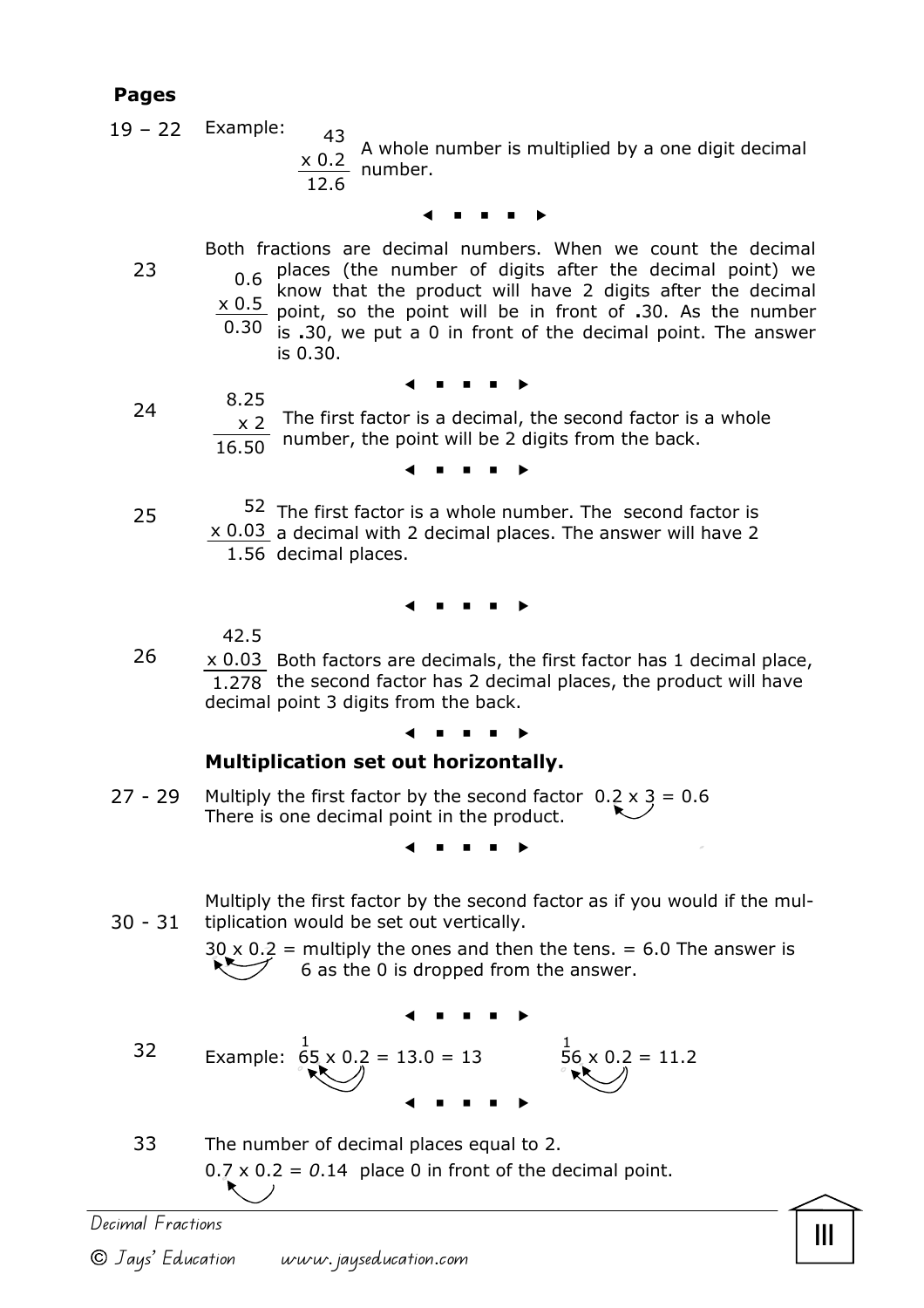# Mini LUK Self Checking System

The advantage of the LUK system is that the students can work independently, check their answers and correct their mistakes.

The students like to work with the tiles, searching for the numbers and looking forward to be rewarded by a pattern. They think of LUK as a game.

## How to use the mini LUK System.

The lid of the mini LUK tray (box) is divided into 12 blank squares, the base is divided into 12 numbered squares. There are 12 numbered tiles to work with.

Step 1.

Place the 12 tiles in sequence from 1 to 12 into the blank squares on the lid of the miniLUK box. or

Place the 12 tiles in sequence from 1 to 12 on the table ready to be used.

Step 2. Choose your worksheet (page).

#### Step 3.

Pick up tile number  $\boxed{1}$  and place it under or next to the number 1 problem. Work out the problem and look for the answer. Next to the answer is a LUK code number. Find this number on the base of the mini LUK box. Place the tile number  $|1|$  onto that number. Proceed to answer the rest of the questions in the same way. Work out the problem, find the answer and the code number and put the tile in the LUK box.

 $(4)$  5 6  $\Omega$  (9)  $\Omega$  2  $\circled{2}$  1 7 8 9 10 11 12

4 5 6

#### Step 4.

When finished and all tiles are placed on the correct squares, the task is completed. Close the lid of the box and turn the Mini LUK over sideways. Open the lid and a geometrical pattern will be formed by the back of the tiles.





#### Step 5.

Match the pattern in the box with the pattern on the bottom of the page. If the patterns match, well done! You have not made a single mistake! If the pattern is not quite correct, but is recognisable, you have still done a good job.